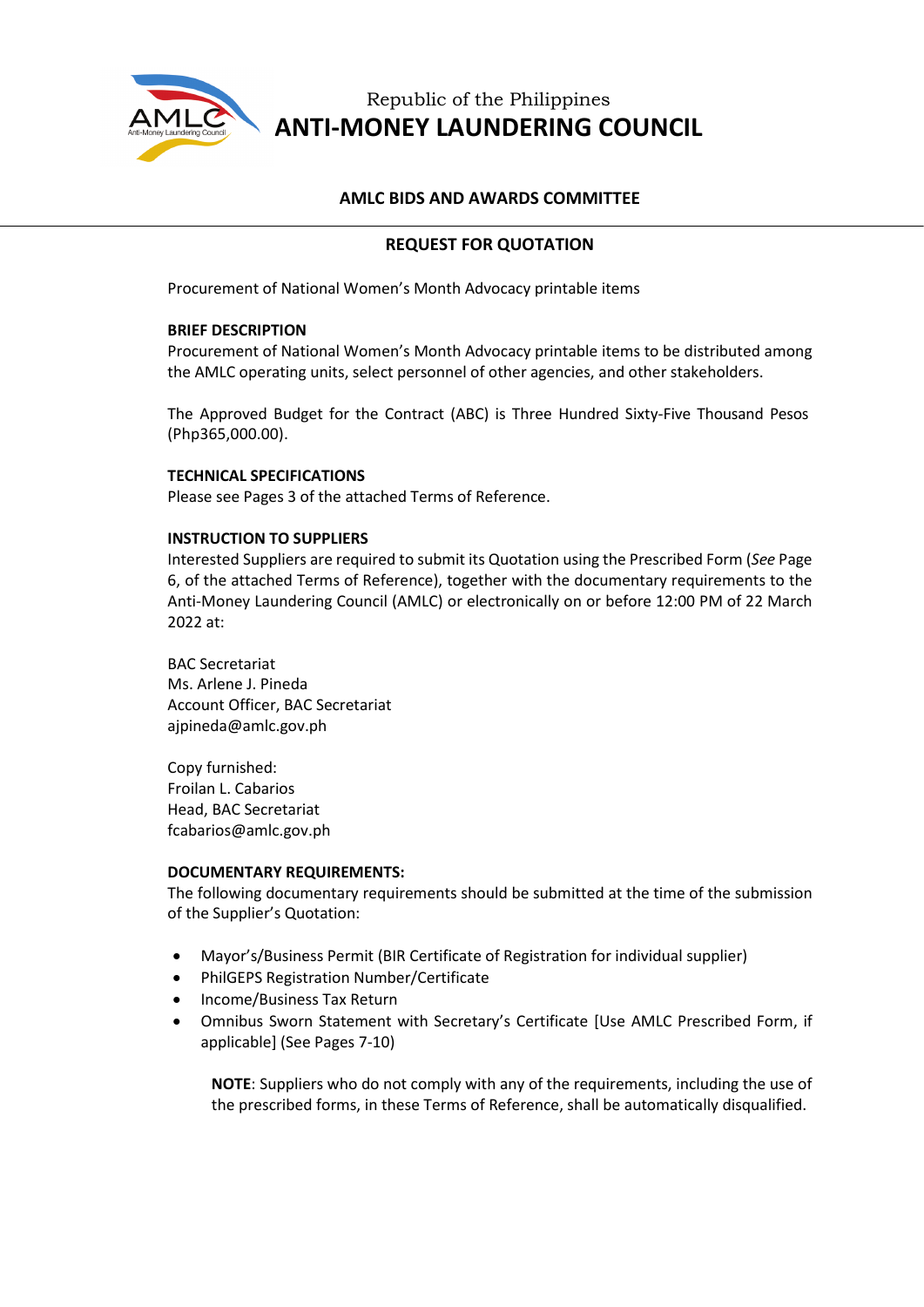

# Republic of the Philippines ANTI-MONEY LAUNDERING COUNCIL

#### **TERMS OF REFERENCE**

Various Printable Items National Women's Month Celebration (Purchase Request No. 22-029)

#### **BRIEF DESCRIPTION**

Procurement of National Women's Month Advocacy printable items to be distributed among the AMLC operating units, select personnel of other agencies, and other stakeholders.

The Approved Budget for the Contract (ABC) is Three Hundred Sixty Five Thousand Pesos (Php365,000.00) chargeable to Supplies and Materials – GAD related expenses item no. 101 under the 2022 Annual Procurement Plan.

#### **INSTRUCTIONS TO SUPPLIERS**

NOTE: Suppliers who do not comply with any of the requirements, including the use of the prescribed forms, in these Terms of Reference, shall be automatically disqualified.

#### *Form of Quotation:*

Suppliers<sup>1</sup> are required to submit its Quotation using the Prescribed Form (*See* Page 6) by the Anti-Money Laundering Council (AMLC).

#### *Documentary Requirements:*

The following documentary requirements should be submitted at the time of the submission of the Supplier's Quotation:

- Mayor's/Business Permit (BIR Certificate of Registration for individual supplier)
- PhilGEPS Registration Number/Certificate
- Income/Business Tax Return
- Omnibus Sworn Statement with Secretary's Certificate [Use AMLC Prescribed Form, if applicable] (*See* Pages 7-10)

The aforementioned quotation and documentary requirements may be submitted electronically to:

> Arlene J. Pineda Account Officer, BAC Secretariat ajpineda@amlc.gov.ph

Copy furnished:

Atty. Froilan L. Cabarios Head, BAC Secretariat fcabarios@amlc.gov.ph

<sup>&</sup>lt;sup>1</sup> Or Service Providers (for procurement of services).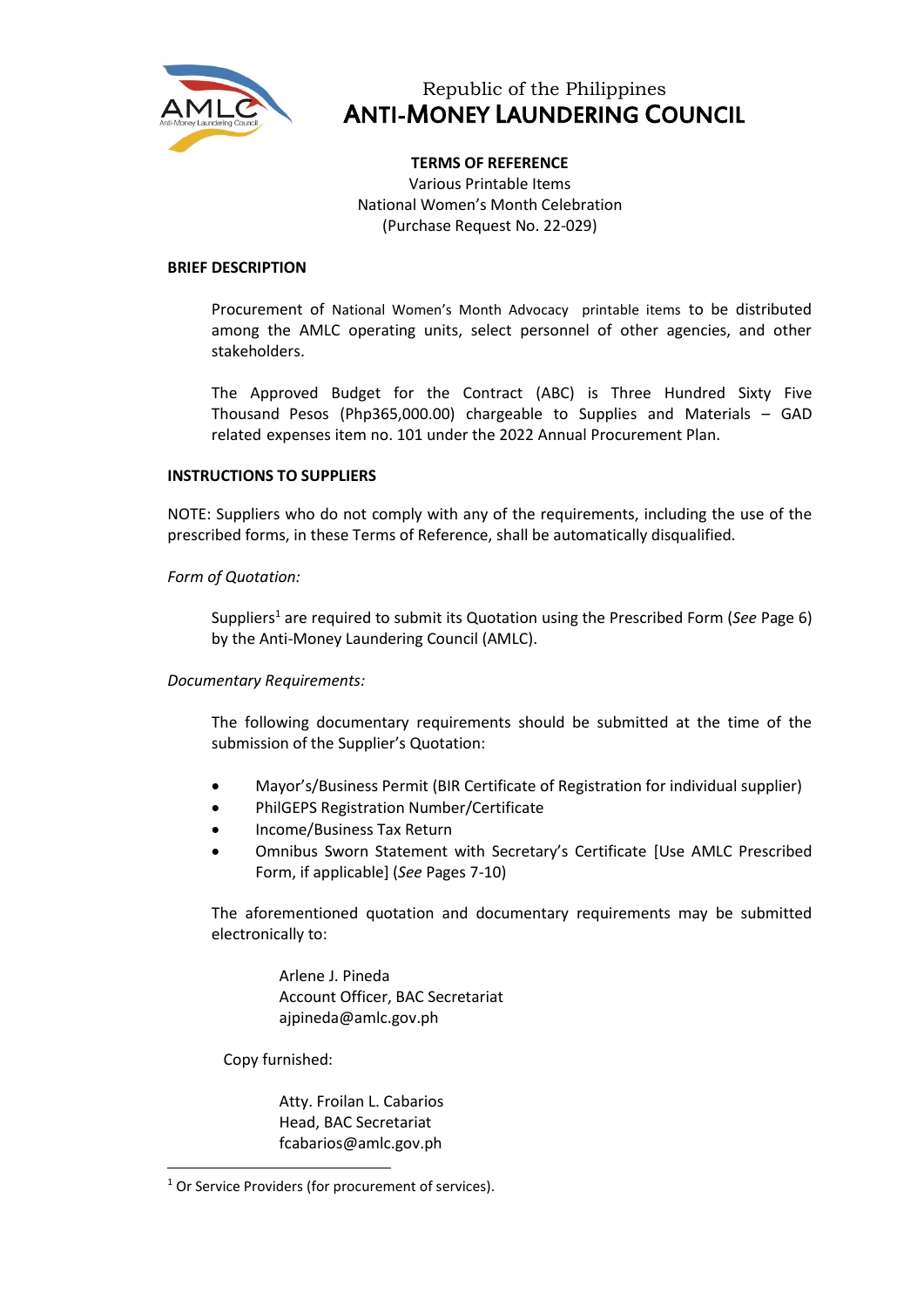#### **GENERAL CONDITIONS**

#### *Quotation Price:*

Supplier's quotation shall be inclusive of 12% Value-Added Tax and other incidental expenses, including, but not limited to notarial expenses.

#### *Quotation Validity Period:*

Quotations shall be valid for thirty (30) days from receipt by the BAC Secretariat.

#### *Delivery Period/Completion Period/Contract Period:*

Delivery period shall be 10 to 15 calendar days after receipt of Purchase Order.

#### *Liquidated Damages:*

- A delay by the Supplier in the full delivery of the goods/services shall render the Supplier liable for liquidated damages, which shall deducted by the AMLC from each payment or total contract price in case of one-time payment.
- Liquidated damages shall be equal to one-tenth  $(1/10)$  of one percent  $(1%)$  of the total contract price for every day of delay.

#### *Payment:*

- Payments shall be made only upon the issuance of the **Inspection and Acceptance Report (IAR)<sup>2</sup>** by the IAC.
- No payment shall be made for supplies and materials not yet delivered or services not yet rendered.
- The Supplier's request for payment shall be made in writing, accompanied by an invoice describing, as appropriate, the goods delivered and/or services performed, and by documents submitted pursuant, and upon fulfillment of other obligations stipulated in these Terms of Reference.
- Payments shall be made promptly by the AMLC within thirty (30) days from issuance of the IAR by the IAC.
- The currency in which payment is to be made shall be in Philippine Pesos.

#### *Warranty:*

• The Supplier warrants that the goods supplied are new, unused, of the most recent or current models, and that they incorporate all recent improvements in design and materials. The Supplier also warrants that all goods supplied shall have no patent or latent defect, arising from design, materials, or workmanship or from any act or omission of the Supplier that may develop under normal use of the supplied goods in the conditions prevailing in the country of final

<sup>2</sup> Certificate of Acceptance (for Consultancy Services).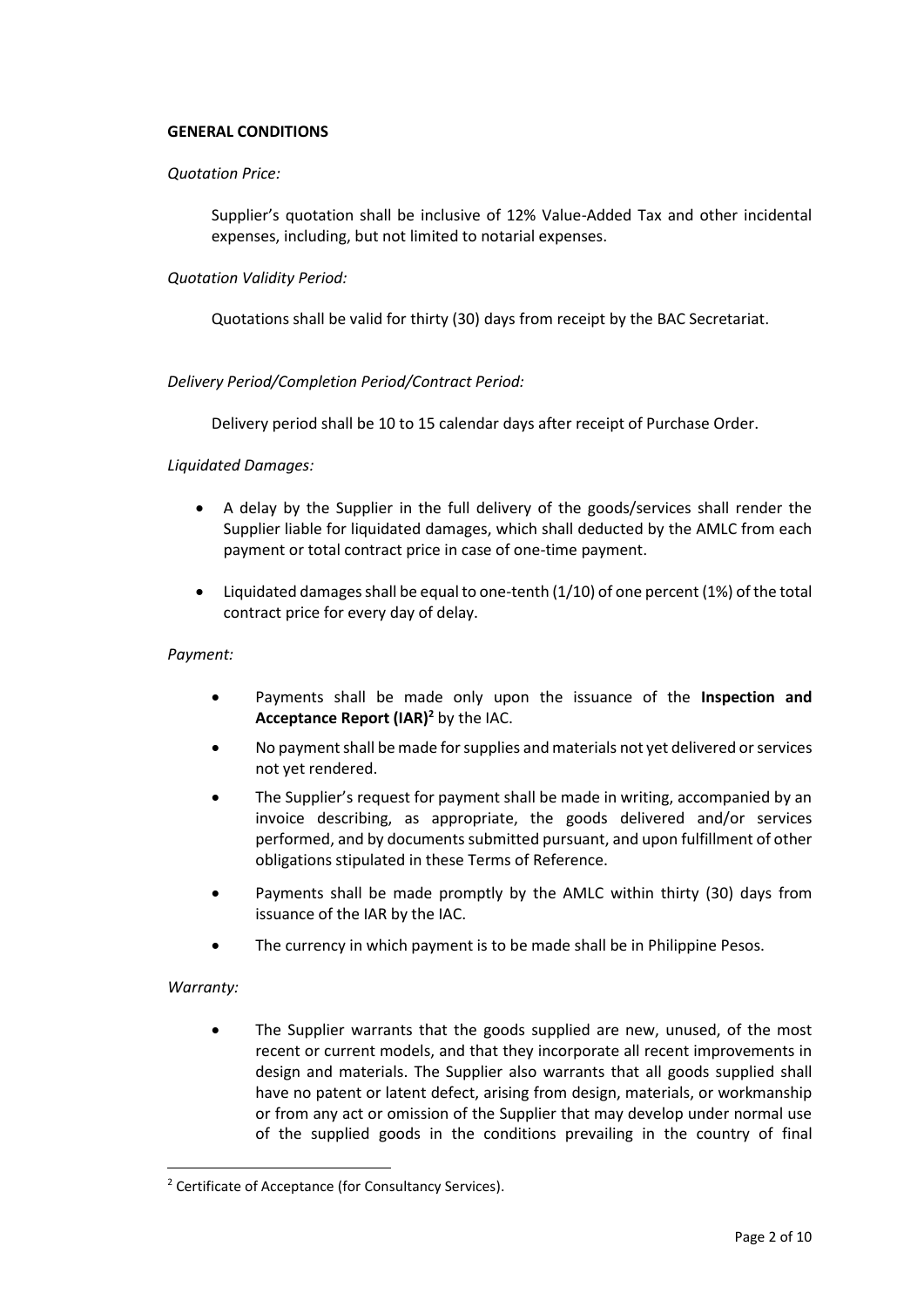destination. The Supplier further warrants that the goods supplied is fit for the use for which it was intended.

• The AMLC shall promptly notify the Supplier in writing of any claims arising under the warranty. Upon receipt of such notice, the Supplier shall, within 30 days and with all reasonable speed, repair or replace the defective goods or parts thereof, without costs to the AMLC. If the Supplier, having been notified, fails to remedy the defects within the period specified in the contract, the AMLC may proceed to call upon the warranty security, without prejudice to any other rights which it may have against the Supplier under these Terms of Reference and under the applicable law.

| Item           | Specification                                                                                                                                                                                                                                                                                                                                                                                                       | <b>Units</b> | <b>Delivery Schedule</b> |
|----------------|---------------------------------------------------------------------------------------------------------------------------------------------------------------------------------------------------------------------------------------------------------------------------------------------------------------------------------------------------------------------------------------------------------------------|--------------|--------------------------|
|                | National Women's Month Advocacy printable                                                                                                                                                                                                                                                                                                                                                                           |              | Within two (2)           |
|                | items                                                                                                                                                                                                                                                                                                                                                                                                               |              | weeks upon receipt       |
| 1              | Advocacy Draw String Pouch (Katya Type)                                                                                                                                                                                                                                                                                                                                                                             | 500 pcs      | of Purchase Order        |
|                |                                                                                                                                                                                                                                                                                                                                                                                                                     |              | (PO)                     |
|                | Pouch Size: Approx. 8 inches (h) x 6 inches (w)                                                                                                                                                                                                                                                                                                                                                                     |              |                          |
|                | Print Design size: 7" x 5"                                                                                                                                                                                                                                                                                                                                                                                          |              |                          |
|                | Feature: Drawstring pouch with purple string<br>Material Type: Katya                                                                                                                                                                                                                                                                                                                                                |              |                          |
|                | Printing: Full color sublimation                                                                                                                                                                                                                                                                                                                                                                                    |              |                          |
|                |                                                                                                                                                                                                                                                                                                                                                                                                                     |              |                          |
|                |                                                                                                                                                                                                                                                                                                                                                                                                                     |              |                          |
| $\overline{2}$ | <b>Advocacy Face Mask</b>                                                                                                                                                                                                                                                                                                                                                                                           | 500 pcs      |                          |
|                | Design print size: 3 inches x 2 inches<br>Material type: Fabric suitable for the print<br>design of the mask<br>Mask Structure:<br>*Outer Fabric: Water repellant fabric<br>*Mid-layer (filter): Non-woven (waterproof,<br>blocks water particles to pass)<br>*Inner fabric: breathable and non-irritating<br>With ear loop<br>With pocket insert for additional filter<br>Washable/Reusable<br>Lightweight<br>Mask |              |                          |

#### **TECHNICAL SPECIFICATIONS:**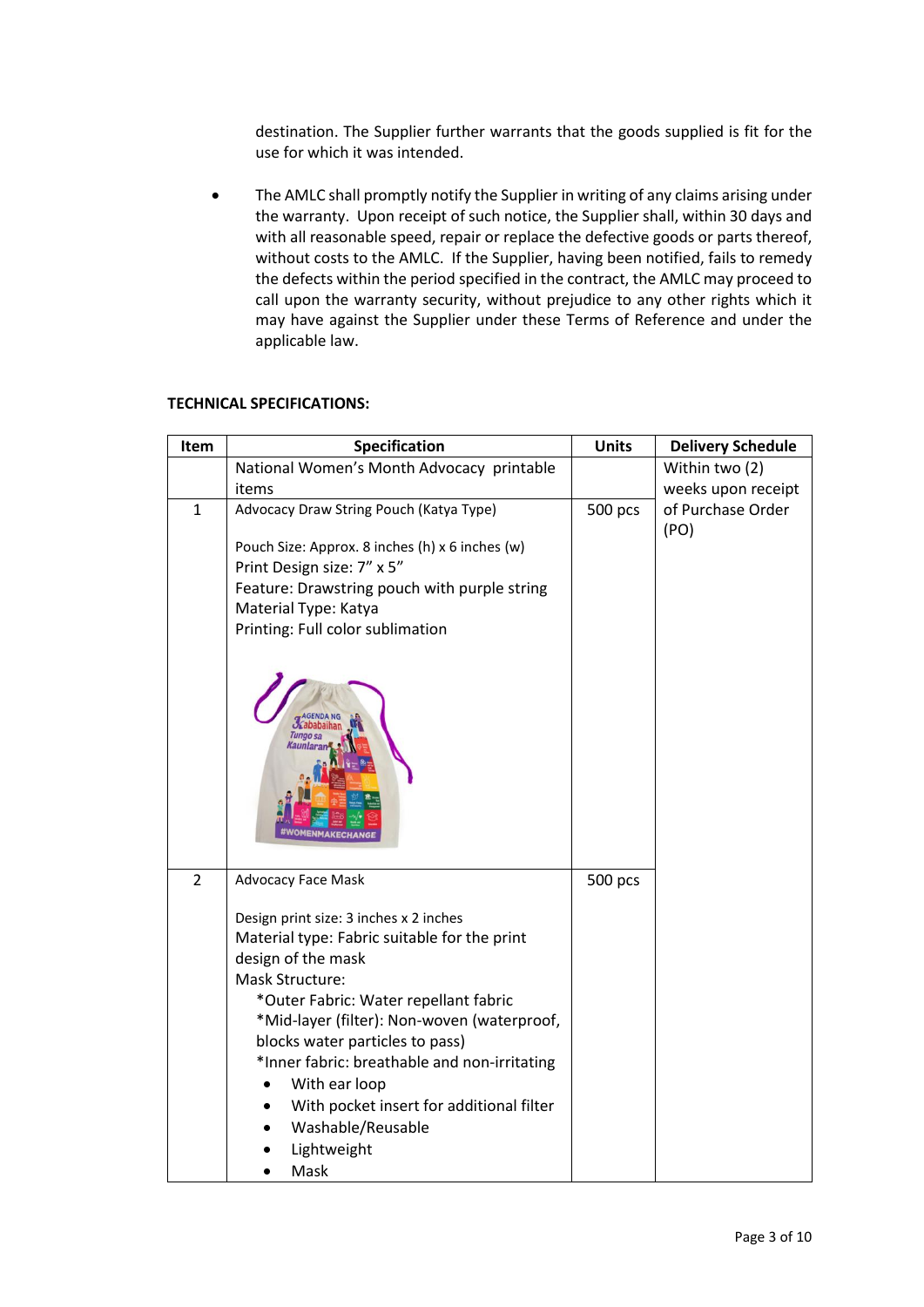|                                                                                    | Mask Color: Purple                                |         |  |  |  |  |
|------------------------------------------------------------------------------------|---------------------------------------------------|---------|--|--|--|--|
|                                                                                    | Size: Adult Size                                  |         |  |  |  |  |
|                                                                                    | <b>Printing: Full Sublimation</b>                 |         |  |  |  |  |
|                                                                                    | Packaging: Individual Polybag                     |         |  |  |  |  |
|                                                                                    |                                                   |         |  |  |  |  |
| 3                                                                                  | Advocacy Keychain                                 | 500 pcs |  |  |  |  |
|                                                                                    | Feature: Metal split key ring with a minimum of 4 |         |  |  |  |  |
|                                                                                    | chains link                                       |         |  |  |  |  |
|                                                                                    | Brand Design Size: Approx. 2 inches x 2 inches    |         |  |  |  |  |
|                                                                                    | Material: Soft PVC                                |         |  |  |  |  |
|                                                                                    | Print Color:                                      |         |  |  |  |  |
|                                                                                    | White: RGB (Web) 255-255-255 / Hex #FFFFFF        |         |  |  |  |  |
|                                                                                    | Purple: RGB (Web) 112-48-172 / Hex #7030A0        |         |  |  |  |  |
|                                                                                    | Yellow: RGB (Web) 252-209-22 / Hex #FCD116        |         |  |  |  |  |
|                                                                                    | Blue: RGB (Web) 0-56-168 / Hex #0038A8            |         |  |  |  |  |
|                                                                                    | Red: RGB (Web) 206-17-38 / Hex #CE1126            |         |  |  |  |  |
|                                                                                    |                                                   |         |  |  |  |  |
| 4                                                                                  | Advocacy Bamboo Cellphone Stand                   | 500 pcs |  |  |  |  |
|                                                                                    | Size: Approx. 3 inches x 5.5 inches               |         |  |  |  |  |
|                                                                                    | Feature: Collapsible                              |         |  |  |  |  |
|                                                                                    | Flanks                                            |         |  |  |  |  |
|                                                                                    | Material type: Wood                               |         |  |  |  |  |
|                                                                                    | Printing: Laser                                   |         |  |  |  |  |
|                                                                                    | Print/Engraved                                    |         |  |  |  |  |
|                                                                                    |                                                   |         |  |  |  |  |
|                                                                                    |                                                   |         |  |  |  |  |
|                                                                                    |                                                   |         |  |  |  |  |
|                                                                                    |                                                   |         |  |  |  |  |
|                                                                                    |                                                   |         |  |  |  |  |
|                                                                                    |                                                   |         |  |  |  |  |
| Please refer to https://pcw.gov.ph/2022-national-womens-month-celebration/for more |                                                   |         |  |  |  |  |
| details.                                                                           |                                                   |         |  |  |  |  |
|                                                                                    |                                                   |         |  |  |  |  |

# **OTHER REQUIREMENTS/CONDITIONS (IF ANY):**

*Suppletory Application of the Civil Code and the Procurement Law:*

In the absence of express provision in these Terms of Reference, the mandatory provisions of the New Civil Code and the Government Procurement Reform Act shall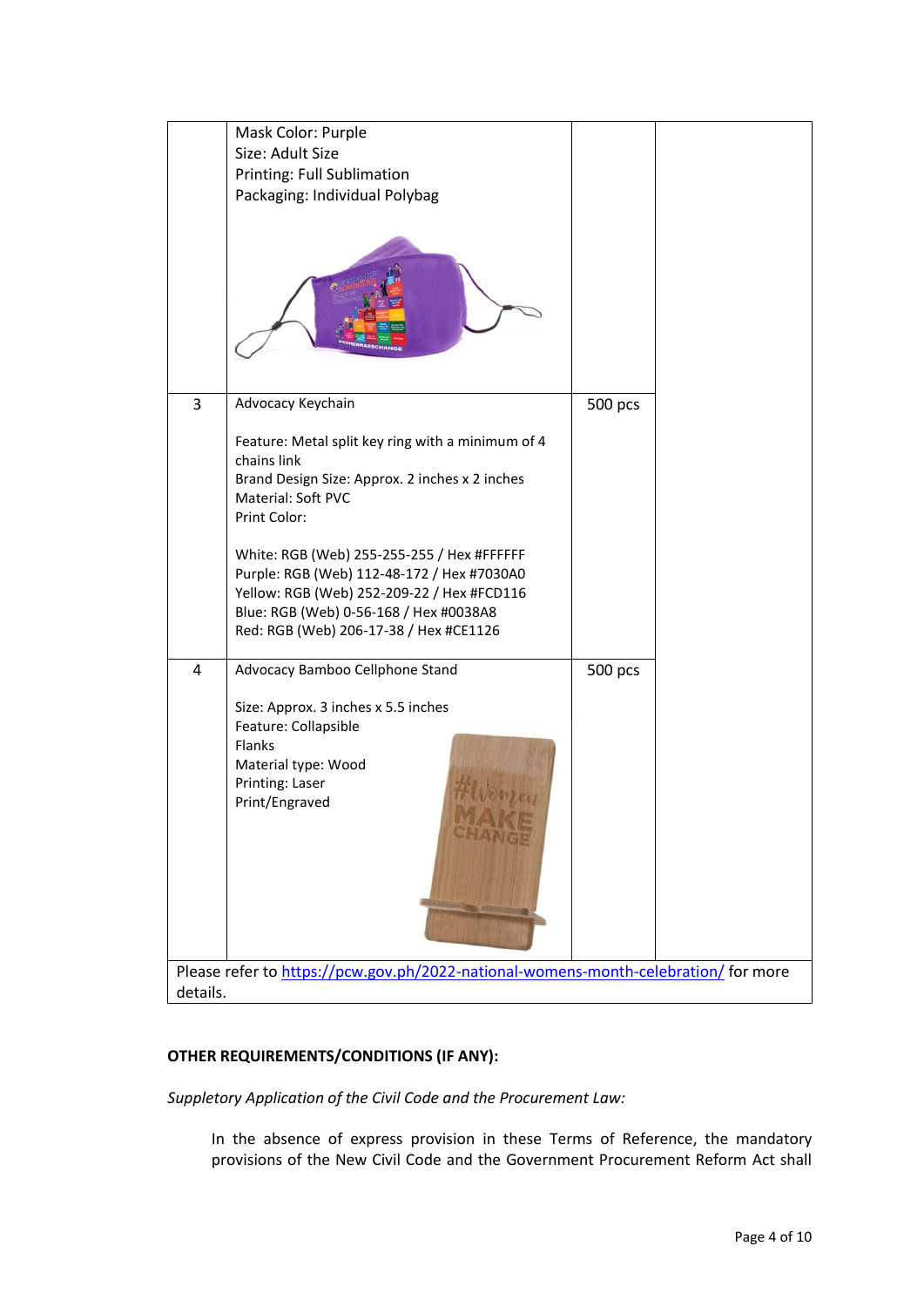have suppletory application in the contract between the AMLC and the winning Supplier.

**The Purchase Order, together with the Purchase Request, these Terms of Reference, Supplier's Quotation, and Notice of Award, shall constitute the Agreement between the AMLC and the winning Supplier to which the contract will be awarded.**

Gottesta

**JESSICA TRISH D. BEBITA**

Member, GFPS End-User Representative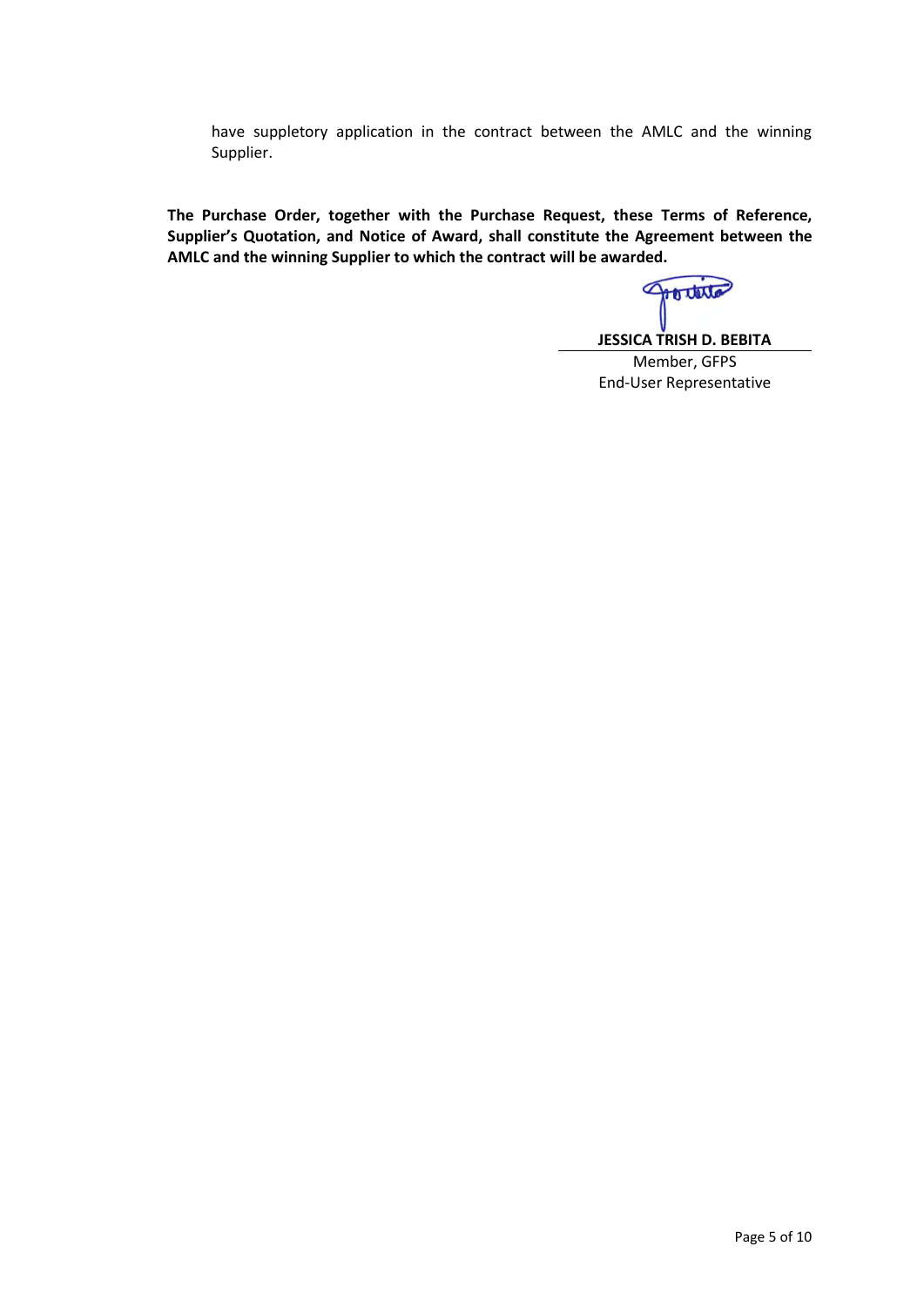| Date:    |  |  |  |  |
|----------|--|--|--|--|
| RFQ No.: |  |  |  |  |

# To:**BIDS AND AWARDS COMMITTEE** Anti-Money Laundering Council Room 507, 5/F, EDPC Building, BSP Complex Malate, Manila

Gentlemen:

Having examined the Request for Quotation, including the attached Terms of Reference (TOR), the receipt of which is hereby duly acknowledged, the undersigned, on behalf of the Supplier, offers to the following Quotation:

| Item/Brand/Model | <b>Units</b> | <b>Technical Specifications</b> | Quotation<br><b>Price</b> |
|------------------|--------------|---------------------------------|---------------------------|
|                  |              |                                 |                           |

If our Quotation is accepted, the Supplier undertakes to provide a *performance security* in the form, amounts, and within the times specified in the TOR.

We agree to abide by this Quotation for the Quotation Validity Period specified in TOR and it shall remain binding upon us and may be accepted at any time before the expiration of that period.

Until a Purchase Order is received by the Supplier, this Quotation, together with your Notice of Award, shall be binding upon us.

We understand that you are not bound to accept the Lowest Calculated Quotation or any Quotation you may receive.

The Supplier certifies/confirms that it agrees and complies with the requirements and conditions under the Terms of Reference.

Dated this \_\_\_\_\_ day of \_\_\_\_\_\_\_\_\_\_\_\_\_\_\_\_ 2020.

*[signature over printed name] [in the capacity of]*

Duly authorized to sign Bid for and on behalf of \_\_\_\_\_\_\_\_\_\_\_\_\_\_\_\_\_\_\_\_\_\_\_\_\_\_\_\_\_\_\_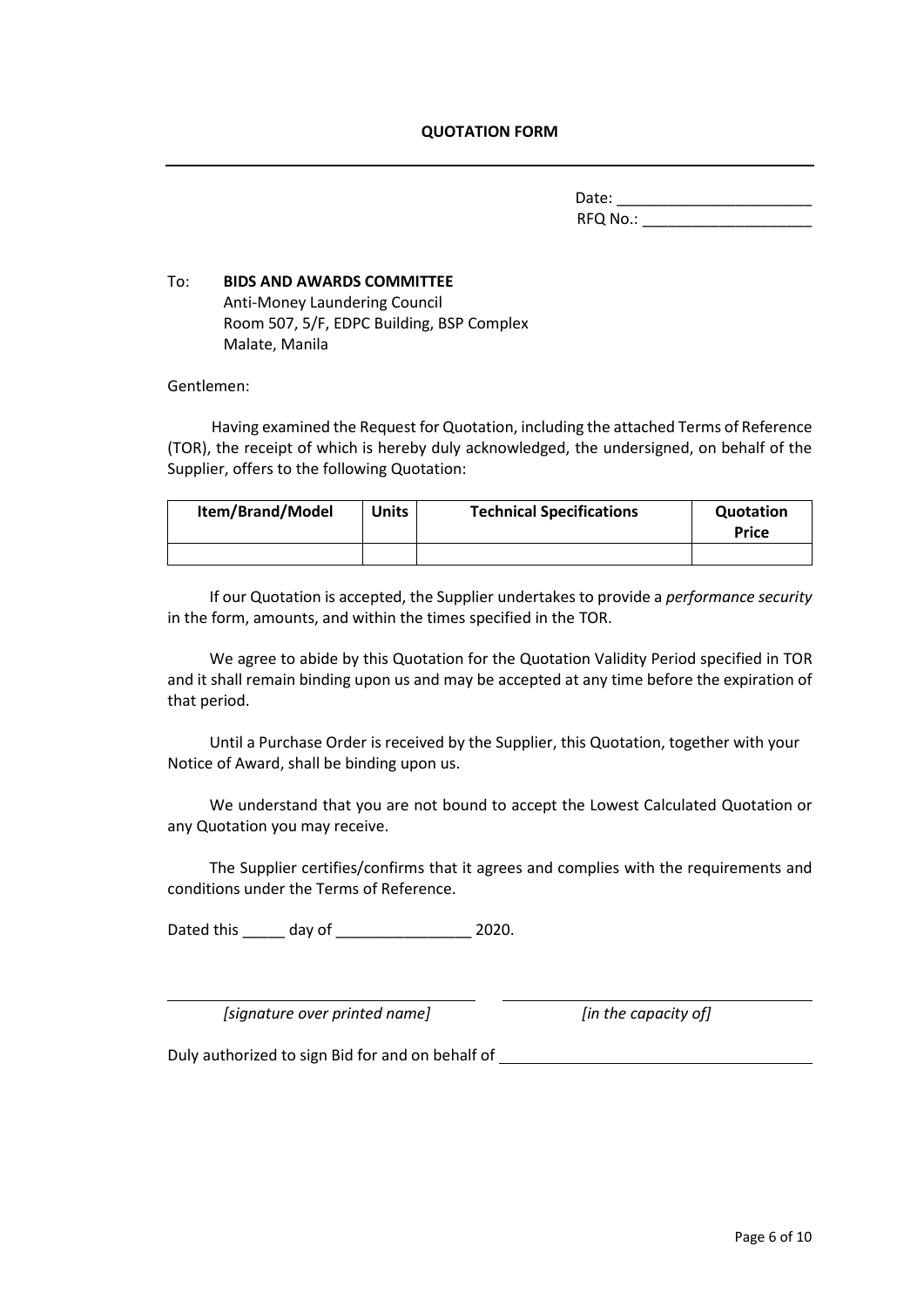## REPUBLIC OF THE PHILIPPINES ) CITY/MUNICIPALITY OF  $\qquad$  ) S.S.

## **AFFIDAVIT**

I, [Name of Affiant], of legal age, [Civil Status], [Nationality], and residing at [Address of Affiant], after having been duly sworn in accordance with law, do hereby depose and state that:

*1. [Select one, delete the other:]*

*[If a sole proprietorship:]* I am the sole proprietor or authorized representative of [Name of Bidder] with office address at [address of Bidder];

*[If a partnership, corporation, cooperative, or joint venture:]* I am the duly authorized and designated representative of [Name of Bidder] with office address at [address of Bidder];

*2. [Select one, delete the other:]*

*[If a sole proprietorship:]* As the owner and sole proprietor, or authorized representative of [Name of Bidder], I have full power and authority to do, execute and perform any and all acts necessary to participate, submit the bid, and to sign and execute the ensuing contract for [Name of the Project] of the [Name of the Procuring Entity], as shown in the attached duly notarized Special Power of Attorney;

*[If a partnership, corporation, cooperative, or joint venture:]* I am granted full power and authority to do, execute and perform any and all acts necessary to participate, submit the bid, and to sign and execute the ensuing contract for [Name of the Project] of the [Name of the Procuring Entity], as shown in the attached [state title of attached document showing proof of authorization (e.g., duly notarized Secretary's Certificate, Board/Partnership Resolution, or Special Power of Attorney, whichever is applicable;)];

- 3. [Name of Bidder] is not "blacklisted" or barred from bidding by the Government of the Philippines or any of its agencies, offices, corporations, or Local Government Units, foreign government/foreign or international financing institution whose blacklisting rules have been recognized by the Government Procurement Policy Board, **by itself or by relation, membership, association, affiliation, or controlling interest with another blacklisted person or entity as defined and provided for in the Uniform Guidelines on Blacklisting;**
- 4. Each of the documents submitted in satisfaction of the bidding requirements is an authentic copy of the original, complete, and all statements and information provided therein are true and correct;
- 5. [Name of Bidder] is authorizing the Head of the Procuring Entity or its duly authorized representative(s) to verify all the documents submitted;
- *6. [Select one, delete the rest:]*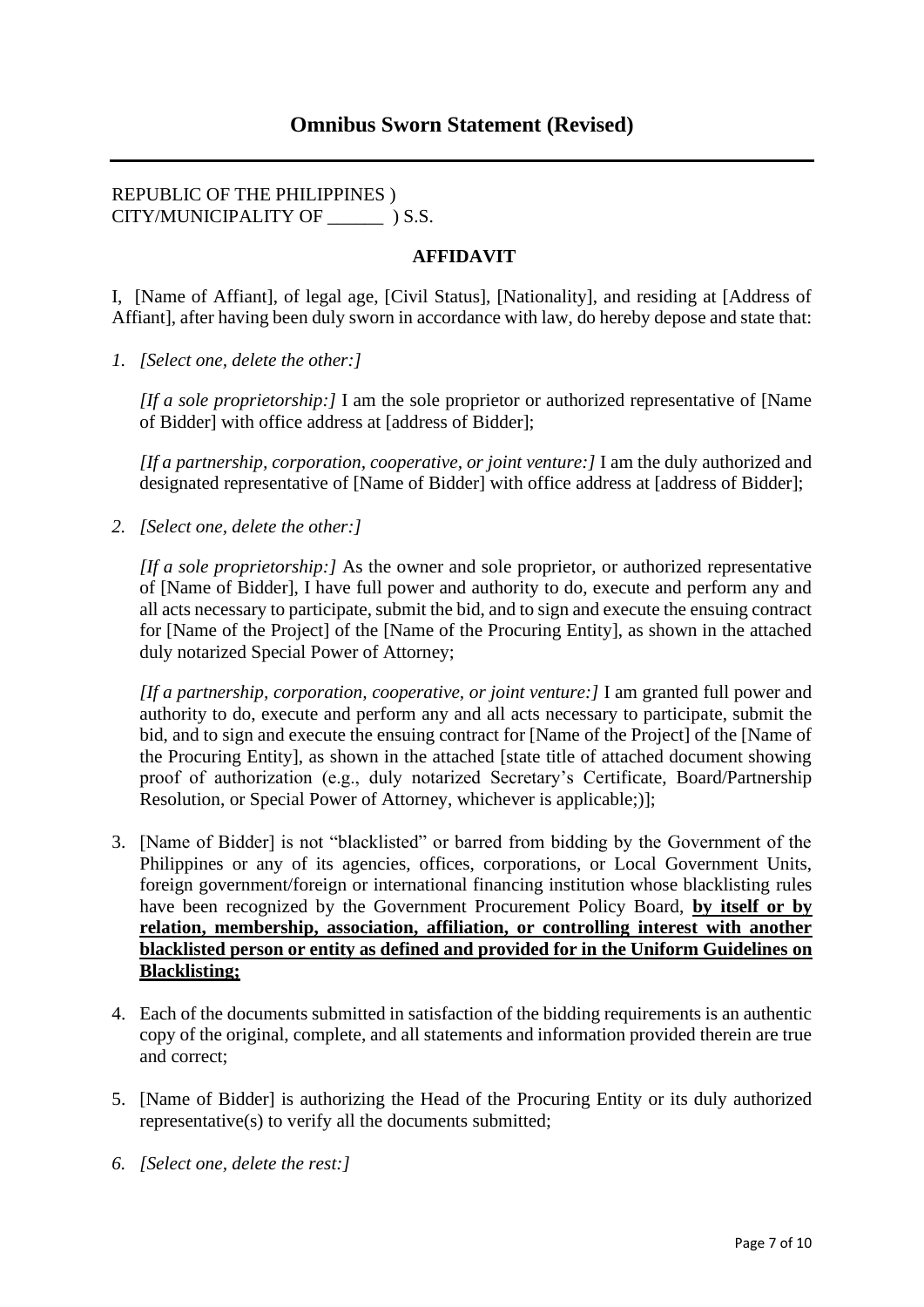*[If a sole proprietorship:]* The owner or sole proprietor is not related to the Head of the Procuring Entity, members of the Bids and Awards Committee (BAC), the Technical Working Group, and the BAC Secretariat, the head of the Project Management Office or the end-user unit, and the project consultants by consanguinity or affinity up to the third civil degree;

*[If a partnership or cooperative:]* None of the officers and members of *[Name of Bidder]*  is related to the Head of the Procuring Entity, members of the Bids and Awards Committee (BAC), the Technical Working Group, and the BAC Secretariat, the head of the Project Management Office or the end-user unit, and the project consultants by consanguinity or affinity up to the third civil degree;

*[If a corporation or joint venture:]* None of the officers, directors, and controlling stockholders of *[Name of Bidder]* is related to the Head of the Procuring Entity, members of the Bids and Awards Committee (BAC), the Technical Working Group, and the BAC Secretariat, the head of the Project Management Office or the end-user unit, and the project consultants by consanguinity or affinity up to the third civil degree;

- 7. *[Name of Bidder]* complies with existing labor laws and standards; and
- 8. *[Name of Bidder]* is aware of and has undertaken the responsibilities as a Bidder in compliance with the Philippine Bidding Documents, which includes:
	- a. Carefully examining all of the Bidding Documents;
	- b. Acknowledging all conditions, local or otherwise, affecting the implementation of the Contract;
	- c. Making an estimate of the facilities available and needed for the contract to be bid, if any; and
	- d. Inquiring or securing Supplemental/Bid Bulletin(s) issued for the *[Name of the Project]*.
- 9. *[Name of Bidder]* did not give or pay directly or indirectly, any commission, amount, fee, or any form of consideration, pecuniary or otherwise, to any person or official, personnel or representative of the government in relation to any procurement project or activity.
- **10. In case advance payment was made or given, failure to perform or deliver any of the obligations and undertakings in the contract shall be sufficient grounds to constitute criminal liability for Swindling (Estafa) or the commission of fraud with unfaithfulness or abuse of confidence through misappropriating or converting any payment received by a person or entity under an obligation involving the duty to deliver certain goods or services, to the prejudice of the public and the government of the Philippines pursuant to Article 315 of Act No. 3815 s. 1930, as amended, or the Revised Penal Code.**
- **IN WITNESS WHEREOF**, I have hereunto set my hand this \_\_ day of \_\_\_, 20\_\_ at \_\_\_\_\_\_\_\_\_\_\_\_, Philippines.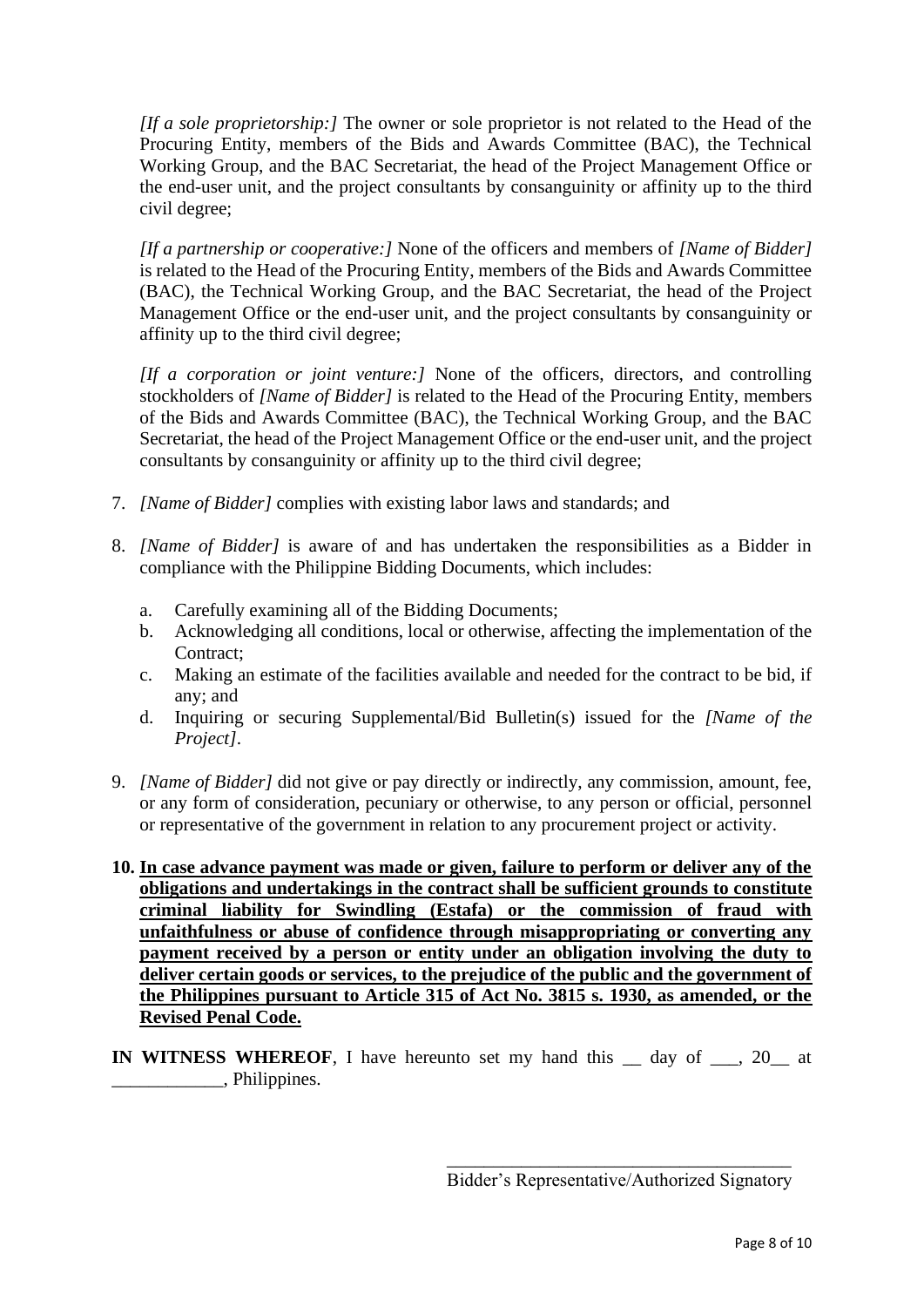**SUBSCRIBED AND SWORN** to before me on and at \_\_\_\_\_\_\_\_\_\_\_\_\_\_\_\_\_\_\_\_\_\_\_\_*,* Philippines. Affiant/s is/are personally known to me and was/were identified by me through competent evidence of identity as defined in the 2004 Rules on Notarial Practice (A.M. No. 02-8-13-SC). Affiant/s exhibited to me his/her [insert type of government identification card used], with his/her photograph and signature appearing thereon, with No. \_\_\_\_\_\_\_\_\_\_\_\_\_\_\_\_\_\_\_\_\_\_\_\_ and his/her Community Tax Certificate No. \_\_\_\_\_\_\_\_\_\_\_\_\_\_\_\_\_\_\_\_\_\_\_\_ issued on \_\_\_\_\_\_\_\_\_\_\_\_\_\_\_\_\_\_\_\_\_\_\_\_ at

Witness my hand and seal on \_\_\_\_\_\_\_\_\_\_\_\_\_\_\_\_\_\_\_\_\_\_.

NOTARY PUBLIC

Doc. No. [ ] Page No.  $\lceil \quad \rceil$ Book No.  $\lceil \quad \rceil$ Series of 2022

\_\_\_\_\_\_\_\_\_\_\_\_\_\_\_\_\_\_\_\_\_\_\_\_.